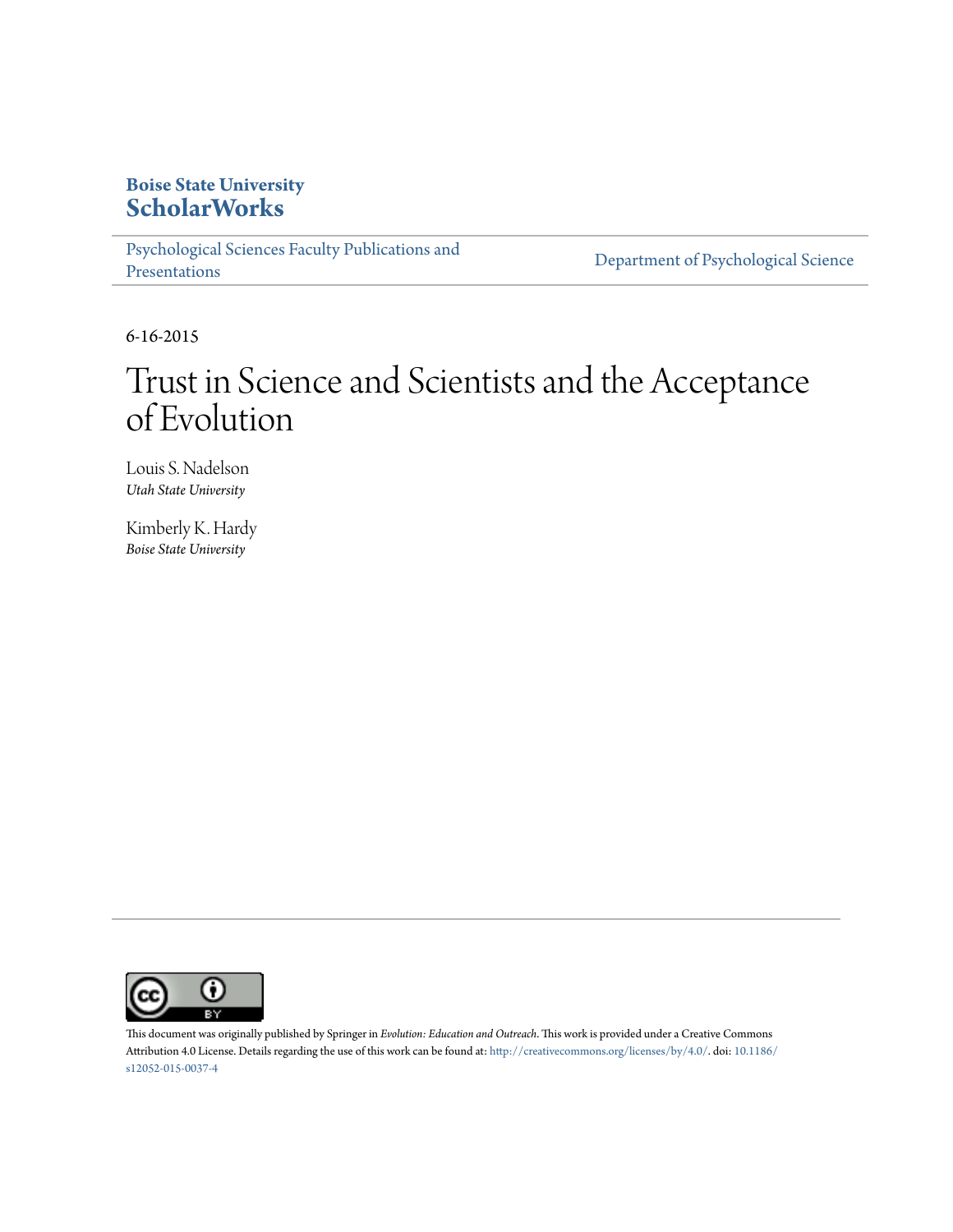# **RESEARCH ARTICLE Example 2014 12:30 The SEAR CH ACCESS**

## **D** Evolution: Education and Outreach a SpringerOpen Journal



# Trust in science and scientists and the acceptance of evolution

Louis S Nadelson<sup>1\*</sup> and Kimberly K Hardy<sup>2</sup>

## Abstract

Background: Accepting the concept of evolution is important for the advancement of biological science and has many implications for daily life. However, a large portion of the general public does not currently accept biological evolution. Therefore, it is important to understand what factors are associated with a decline in the acceptance of evolution. Of particular interest for us is the relationship of individuals' sense of trust in science in relationship to evolution acceptance.

Methods: Using the Trust in Science and Scientists and Inventory of Student Evolution Acceptance we surveyed 159 undergraduate students enrolled in an introductory psychology course. Additionally, we also asked the students questions regarding their religious commitment and political orientation. To analyze the data we calculated correlations, regressions, and conducted a path analysis.

Results: We found that lower levels of trust in science and scientists, stronger religious commitment, and more conservative political orientations were associated with a decrease in the acceptance of evolution in an undergraduate sample. We also found that the results shifted as the contexts for evolution changed.

**Conclusion:** While religious commitment has been previously studied, when combined with levels of both trust in science and scientists and political orientation we gain new insight into how different factors combine to influence evolution acceptance, particularly as the evolution context changes. By understanding how these factors are linked to acceptance of evolution, we may be able to start developing strategies for increasing the acceptance of evolution that are consistent with a range of worldviews.

Keywords: Trust; Religious commitment; Political orientation; Evolution acceptance

### Background

Biological evolution is perhaps one of the most controversial and misunderstood scientific theories (Taylor and Ferrari [2011](#page-9-0)). Surveys of the general public in the United States reveal somewhere between 19 % and 32 % of the population accept biological evolution as a full explanation for the origin of humans as a species (Gallup [2014](#page-9-0); Pew Research Center [2013](#page-9-0)). Similarly, a little over 30 % of the adult public in the United States accepts evolution (as driven by natural selection) for all organisms (Pew Research Center [2013\)](#page-9-0). Low levels of acceptance of biological evolution can also be found in other countries, although the United States public tends to rank among some of the lowest levels of acceptance (Miller et al. [2006\)](#page-9-0). Indicators for the low level of biological evolution

<sup>1</sup>School of Teacher Education and Leadership, Utah State University, 2805 Old Main Hill, Logan, UT 84322, USA

Full list of author information is available at the end of the article



acceptance include limited education, limited income, political orientation, and religious commitment (Barone et al. [2014](#page-9-0); Heddy and Nadelson [2013](#page-9-0); Nadelson and Sinatra, [2009](#page-9-0)). The many variables found to be associated with evolution acceptance may be proxies for factors such as trust in science and scientists. We argue that due to the complexity of biological evolution, many people are unlikely to have the knowledge and understanding to effectively comprehend the phenomenon, and must rely on science and scientists to provide explanations for and ramifications of evolution.

Due to the nature of science, such as tentative knowledge (McComas et al. 199[8a](#page-9-0), [b\)](#page-9-0), the tenet of science that mandates that scientific explanations be based on the best available data may cause explanations to shift as new data are gathered, suggesting there may be a different explanation (e.g. the debate over whether drinking coffee good for you or bad for you, see Higdon and Frei, [2006](#page-9-0)).

© 2015 Nadelson and Hardy. This is an Open Access article distributed under the terms of the Creative Commons Attribution License [\(http://creativecommons.org/licenses/by/4.0\)](http://creativecommons.org/licenses/by/4.0), which permits unrestricted use, distribution, and reproduction in any medium, provided the original work is properly credited.

<sup>\*</sup> Correspondence: [louis.nadelson@usu.edu](mailto:louis.nadelson@usu.edu) <sup>1</sup>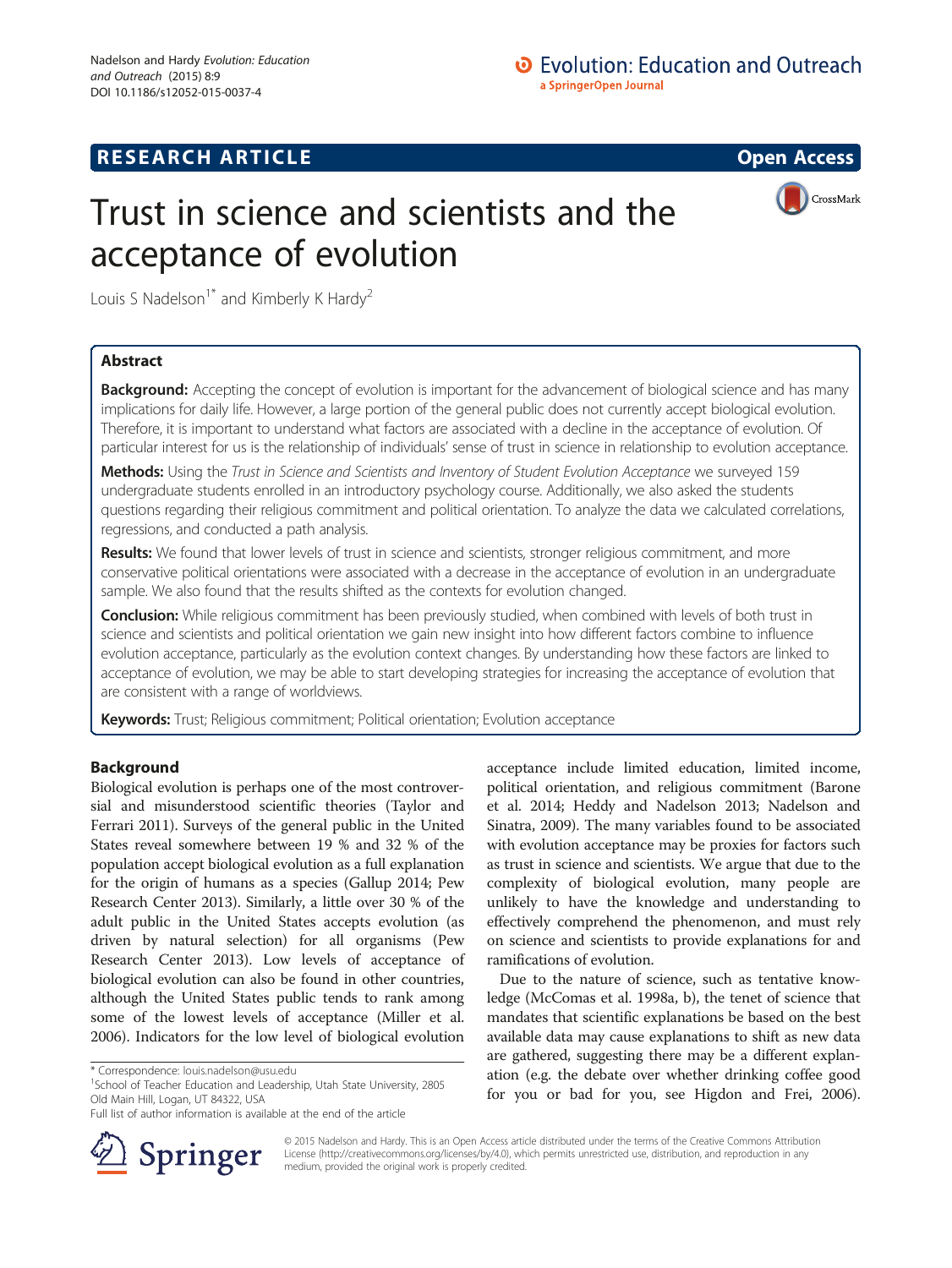However, some people may view such modifications of explanations by scientists as a lack of competency of scientists to understand phenomena or that science as a way of knowing is flawed, leading such people to develop a lack of trust in scientists and science to effectively explain a wide range of phenomena, including biological evolution. A good example of the lack of an understanding was made public during the debate between Bill Nye and Ken Ham (Browning [2014\)](#page-9-0) where Ham indicated that, "the word "science" has been hijacked by secularists in teaching evolution" and "the word evolution has been hijacked". The combination of these sentences and many other statements by Ham in the debate reflect profound misconceptions of the nature of science and an acute lack of trust in science and scientists particularly with respect to biological evolution.

Our research explored the relationship between trust in science and scientists and the acceptance of evolution. We hypothesized that those people who do not accept evolution are also likely to have low trust in science and scientists. Our study is the first we are aware of that explicitly examined general trust in science and scientists, political orientation, and religiosity in conjunction with evolution acceptance. Further, we examined the relationship between trust in science and three contexts of evolution: microevolution, macroevolution, and human evolution, to determine if the relationship changed when different facets of evolution acceptance were considered.

#### Evolution Acceptance

Understanding the complex process of biological evolution requires a combination of knowledge from the life sciences, probability and statistics, and geosciences (Gould [2002\)](#page-9-0). The multiple mechanisms of evolution such as natural selection, stochastic events, and geographical isolation, involve intellectually challenging concepts such as deep time, probability and situations of uncertainty, speciation, and the nature of science (Gould [2002;](#page-9-0) Scharmann and Harris [1992\)](#page-9-0). Because of the complexity of biological evolution, people are likely to be challenged to understand the process (Moore and Cotner [2009;](#page-9-0) Nadelson and Southerland [2010](#page-9-0)), which may influence their levels of evolution acceptance (Nadelson and Sinatra [2009;](#page-9-0) Wiles [2014](#page-9-0); Wiles and Alters [2011](#page-9-0)).

Several critical questions need to be considered when examining evolution acceptance such as, "Why is it important for people to accept biological evolution?" and, "What are potential ramifications if people do not accept biological evolution?" Although the actual processes of biological evolution are essentially invisible to us, the outcomes of evolution provide substantial evidence for the processes, are relatively easy to identify, and can be influential on a personal level. Biological evolution provides an effective explanation of why animal testing of human products (e.g. cosmetics and pharmaceuticals) makes sense, how bacteria become resistant to antibiotics (e.g. Methicillin-resistant Staphylococcus aureus- MRSA), the potential catastrophic impact of a disease on strains of plants or animals lacking diversity (e.g. potato famine), the transfer of diseases between species (e.g. avian flu and swine flu to humans), and how certain animal hormones can effectively influence the parallel biological systems and mechanisms in humans (e.g. insulin from pigs used by humans). Thus, not accepting biological evolution limits the ability for people to make informed decisions about a wide range of phenomena many of which have personal ramifications. Further, the nonacceptance of biological evolution could potentially offer the possibility of shifting science education to ideas that are popular (e.g. intelligence design) instead of focusing on

ideas based on empirical evidence gathered from nature.

The acceptance of evolution has been widely studied (Heady and Nadelson [2013](#page-9-0); Nadelson and Sinatra [2010](#page-9-0); Nadelson and Southerland, [2010, 2012;](#page-9-0) Rutledge and Sadler, [2007;](#page-9-0) Rutledge and Warden, [1999\)](#page-9-0). Variables associated with acceptance of biological evolution have included worldviews (Heddy and Nadelson, [2013](#page-9-0); Rissler et al. [2014\)](#page-9-0), understanding of natural selection (Anderson et al. [2002](#page-9-0); Nadelson and Sinatra, [2009\)](#page-9-0), feelings of certainty (Ha et al. [2012\)](#page-9-0), understanding of situations of chance (Nadelson [2009](#page-9-0)), general knowledge of biology (Nadelson and Southerland [2010](#page-9-0)), the association with the nature of science (Carter and Wiles [2014](#page-9-0); McComas et al. 1998[a](#page-9-0), [b](#page-9-0); Rudolph and Stewart [1998](#page-9-0); Sinatra and Nadelson [2011\)](#page-9-0), and context of evolution such as human evolution or macroevolution (Nadelson and Southerland [2012\)](#page-9-0). We maintain that trust in science or scientists may be a variable that is associated with evolution acceptance that has not been widely assessed. Although Hawley and colleagues ([2011\)](#page-9-0) explored trust as related to evolution acceptance, the measures were in the context of biological evolution, and not trust in science or scientists in general.

The association between trust in science and acceptance of biological evolution has become particularly salient given the growing trend of mistrust in science by a wide range of individuals in association with a wide range of science developments and research (Gauchat [2015](#page-9-0)). Gauchat ([2015\)](#page-9-0) reports the growing politicization of science provides support for the concern that "public perceptions of science have become publically charged" (p. 5). The potential for the politicization of science and mistrust in science provides motivation for examining the constructs in relationship to evolution acceptance.

#### Trust in Science and Scientists

Trust is a multifaceted construct including affective and cognitive perspectives (Blair and Stout [2001;](#page-9-0) Dunn and Schweitzer [2005;](#page-9-0) Mayer et al. [1995;](#page-9-0) Romano [2003](#page-9-0)). Trust can be relied upon to reinforce commitment to an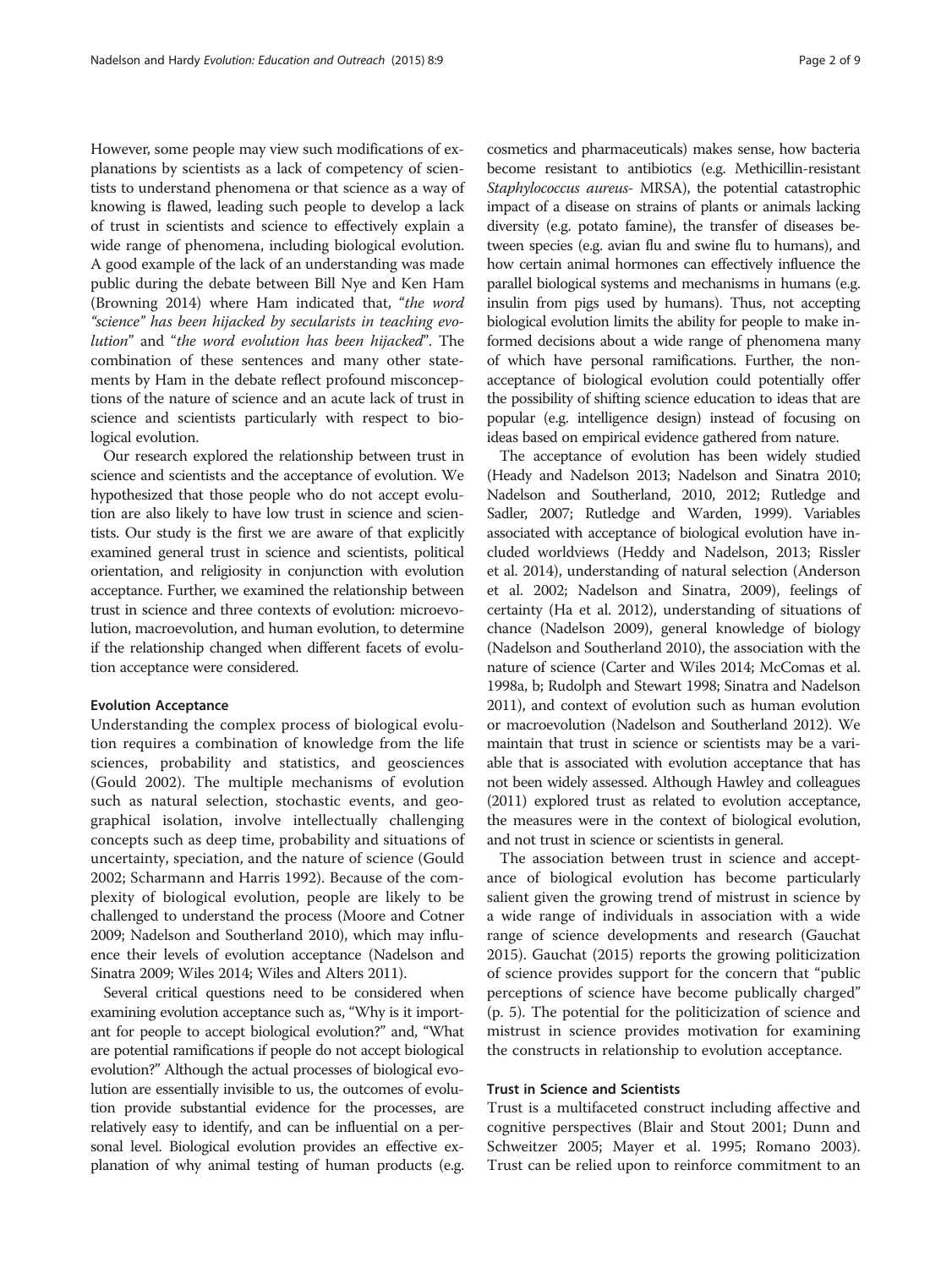idea or, in the case of lack of trust, disapproval of an idea (Omer et al. [2009](#page-9-0)). Trust may be highly influential on perceptions of emotionally charged scientific issues (Dunn and Schweitzer [2005;](#page-9-0) Romano [2003\)](#page-9-0) such as food that includes genetically modified organisms (Broughton and Nadelson [2012\)](#page-9-0), climate change (Dunlap and McCright [2011](#page-9-0)), vaccines (Keelan et al. [2010\)](#page-9-0), and potentially with biological evolution (Smith, et al. [1995](#page-9-0)). We maintain that trust in science and scientists is likely to be associated with greater acceptance of each of these concepts. Therefore, we argue there is justification for examining levels of trust in science and scientists in relation to acceptance of biological evolution.

#### Implications for Learning and Policy

As with the questions regarding the importance of people accepting evolution, there are also implications for levels of trust in science and scientists. We argue that when people hold low trust in science or scientists they tend to discount scientific processes and evidence (Nadelson et al. [2014\)](#page-9-0). As a result, people who hold a low level of trust in science and scientists are likely to use non-scientific approaches (e.g. supernatural) to explain scientific phenomena (Shermer [2002\)](#page-9-0). Thus, individuals who consider creationism or intelligent design as explanations for the origin of species may also lack trust in science and scientists, as scientists tend to hold very different views than the general public (Pew Research Center [2015\)](#page-9-0). Further, if students lack trust in science and scientists and do not accept biological evolution, they may not seek to understand biological evolution, which may further limit their knowledge of many biological processes and the associated implications. The potential relationship between evolution acceptance and trust in science was the impetus for our research, as we wanted to determine the interaction between these two constructs. Further, we wanted to determine if trust in science was a proxy for other conditions, such as religiosity and the associated differences in worldviews (e.g. political orientation).

### Methods

#### Research Questions

Our research was guided by the following research questions:

- What is the association between the level of trust in science and evolution acceptance?
- What is the association between trust in science and different contexts of evolution (i.e. macroevolution, microevolution, and human evolution)?
- What personal characteristics contribute to the association between trust in science and acceptance of evolution?

#### **Participants**

One hundred and fifty-nine participants (84 women, 75 men) enrolled in a large university in the western United States participated in our research in exchange for course credit. Participants ranged from 18 to 31 years of age  $(M = 19.39, SD = 2.14)$ . The race/ethnicity of participants was 4.4 % African American, 1.3 % Native American, 2.5 % Asian, 9.4 % Latino/a, 81.1 % European American, and 1.3 % Other. Our sample consisted of 65.4 % freshmen, 19.5 % sophomores, 13.2 % juniors, and 1.9 % seniors. Participants had an average of  $1.60$  (*SD* =  $1.06$ ) years of college education, ranging from 1 to 6 years. Our participants identified associations with a variety of communities (27 % from urban communities, 49.7 % from suburban communities, and 23.3 % from rural communities). Our participants were pursuing a variety of majors (6.9 % biology, 20.8 % business, 6.9 % education, 1.9 % English, 4.4 % engineering, 2.5 % fine arts, .6 % geosciences, 10.7 % health/physical education, .6 % math, 5.7 % nursing, .6 % performing arts, 7.5 % psychology, 8.2 % social science, and .6 % world languages) and reported taking an average of  $1.61$  (*SD* =  $1.08$ ) college level science classes, ranging from 1 to 6 classes. Of those classes, an average of 1.18  $(SD = .65)$  classes were biology courses, ranging from 1 to 6.

#### Procedure

Participants completed a series of online surveys following the presentation of an informed consent form. Participants were requested to respond to three surveys. The first survey was about their personal characteristics (demographics), second was an acceptance of evolution survey, and third was a trust in science survey. The students took the surveys in the order listed. Participants were debriefed and received course credit upon completion of the surveys.

#### Measures

Trust in Science We measured trust in science and scientists using the 21-item Trust in Science and Scientists Inventory (TSIS), which has been shown to be highly reliable and valid for use with college students (Nadelson, et al. [2014\)](#page-9-0). Students rate each item on a 5-point Likert-type scale ranging from  $1 =$  "Strongly Disagree" to  $5 =$  "Strongly Agree." The inventory consists of a combination of items such as "I trust scientists can find solutions to our major technological problems" and reversed phrase items such as "We cannot trust scientists because they are biased in their perspectives." The TSIS was developed for use with undergraduate college students. Nadelson and colleagues ([2014\)](#page-9-0) report a Cronbach's alpha of .86 for the TSIS which indicates high reliability.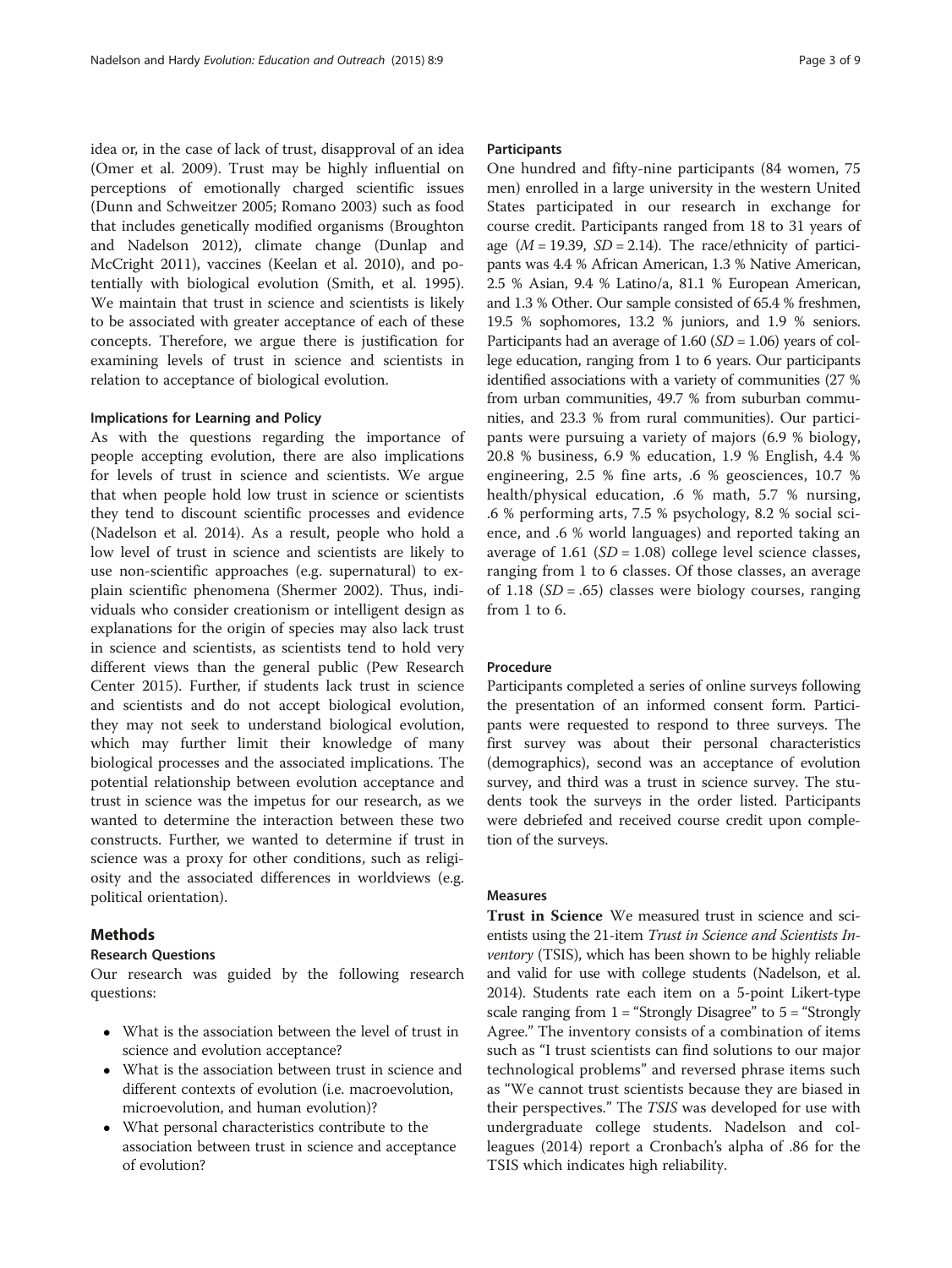Acceptance of Evolution We assess acceptance of evolution using the 24-item Inventory of Student Evolution Acceptance (I-SEA), which has been shown to be highly reliable and valid for use with both high school and college students (Nadelson and Southerland [2012](#page-9-0)). Students rate each item on a 5-point Likert-type scale ranging from  $1 =$  "Strongly Disagree" to  $5 =$  "Strongly Agree". The inventory is divided into three subscales, microevolution, macroevolution, and human evolution, with a combination of eight forward and reverse phrased items composing each of the subscales. Nadelson and Southerland [\(2012\)](#page-9-0) reported a Cronbach's alpha of .96 which indicates a high level of reliability. We selected the I-SEA to determine if the relationship between trust in science and acceptance of evolution would shift depending on the context of evolution, as acceptance of evolution is likely to shift with context.

Religious Commitment Students rated their religious commitment on a 10-point Likert-type scale ranging from  $1 =$  "Low Commitment," to  $10 =$  "High Commitment". The average score for religious commitment was 4.62 ( $SD = 3.29$ ), which we interpreted to be slightly less than a moderate level of religiosity. Past research has revealed the single item to be highly correlated  $(r > .80)$  with a 20-item religiosity survey (Nadelson and Sinatra [2009\)](#page-9-0).

Political Orientation Similar to the religious commitment scale, we used a 10-point political orientation scale. Students rated their political orientation on a 10-point Likert-type scale ranging from  $1 =$  "Liberal" to  $10 =$  "Conservative". The average score was  $5.19$  ( $SD = 2.48$ ), which we interpreted as the students as a whole being slightly more conservative than liberal. The item has been successfully used in prior published research (Nadelson et al. [2012\)](#page-9-0).

Analysis We used several techniques to analyze our data. First, we examined the correlations between the variables in order to determine if we needed to take into account issues of multicolinearity. We then used a series of regressions to investigate the association between our predictor variables and acceptance of overall evolution in addition to the specific contexts of evolution. Finally, we used structural equation model techniques to determine how well our hypothesized model fit the data.

#### Results

#### Results Overview

Before we began our analysis we conditioned our data by removing responses from the participants who did not complete all surveys, forward coded reverse phrased items, and removed duplicated answers from the same users. Once conditioned, we determined the Cronbach's alpha reliability of the instruments we used. The reliability,

average scores, and standard deviations for our measure of trust in science and scientists, the I-SEA, and the I-SEA subscales are presented in Table 1. Our analysis indicates measures with acceptable levels of reliability and average scores between "Neutral" and "Agree" indicating moderate levels of trust and acceptance of evolution, with variations based on context (e.g. contexts of microevolution were accepted to a higher degree than contexts of human evolution).

We next conducted a correlation analysis of all measures to determine the preliminary relationships between our variables of interest in order to determine if the measures were overly correlated. Our analysis (see Table [2](#page-5-0)) revealed correlations between the I-SEA overall composite score and the I-SEA subscales. However, there remained unique variance for each of the subscales. While our measures of trust in science and scientists, religious commitment, and political orientation, were strongly correlated, there was unique variance to each, indicating the measures are assessing unique aspects of personal perspective.

Our analysis indicates that we could progress with answering our research questions with the assumption our measures provided useful data. We used a series of regressions to determine the association between trust in science and acceptance of evolution and the different contexts of evolution. Further, we examined how trust in science and scientists and acceptance of evolution related to personal characteristics. We selected regression because we wanted to determine if the relationships changed when multiple variables were considered, and a stepwise regression allowed us to examine relationships to evolution acceptance based on individual and combined variables.

#### Trust in Science and Acceptance of Evolution

The analysis for our first research question revealed that trust in science and scientists was associated with overall evolution acceptance ( $\beta$  = .57,  $t(157)$  = 8.69,  $p < .001$ ) and that trust in science explained a significant proportion of the variance in overall evolution acceptance  $(R^2 = .33,$  $F(1,157) = 75.52$ ,  $p < .001$ ). Our results indicate that about 33 % of the variance in evolution acceptance can

Table 1 I-SEA measure and subscale reliability, mean, and standard deviation

| Variable          | Cronbach's Alpha | Mean (SD)      |
|-------------------|------------------|----------------|
| Trust in science  | .85              | 3.35(.41)      |
| Overall evolution | .95              | 3.61(.67)      |
| Microevolution    | .86              | 3.92(.61)      |
| Macroevolution    | .86              | $3.57$ $(.72)$ |
| Human evolution   | .93              | 3.33(.91)      |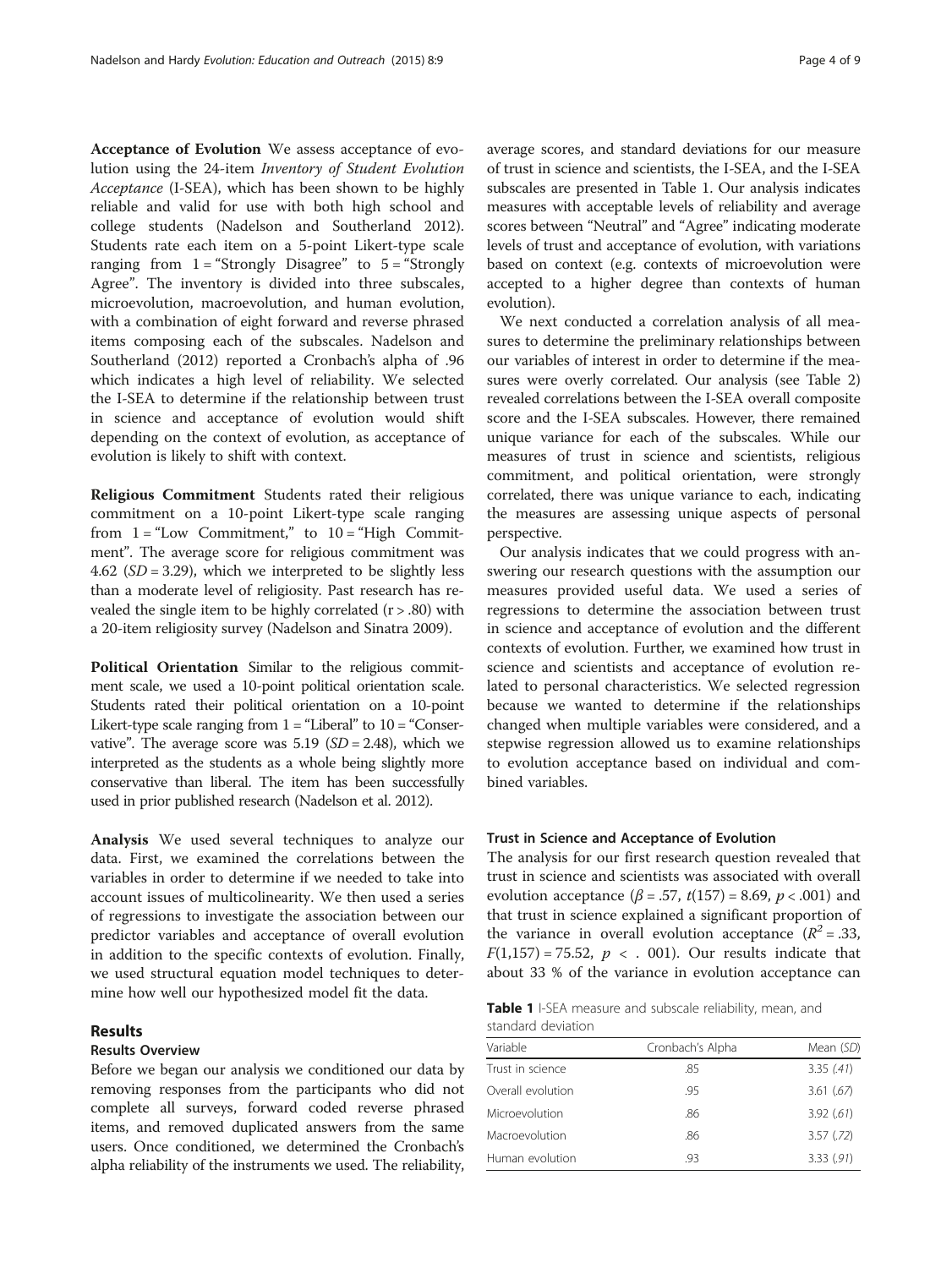<span id="page-5-0"></span>Table 2 Correlations among evolution acceptance, trusts in science, religious commitment, and political orientation

| Measures                           | Religious<br>commitment | Political<br>orientation. | Trust in science Macro-<br>and scientists | evolution | Micro-<br>evolution | Human<br>evolution | All<br>evolution |
|------------------------------------|-------------------------|---------------------------|-------------------------------------------|-----------|---------------------|--------------------|------------------|
| Religious<br>commitment            | -                       | $.34***$                  | $-38**$                                   | $-55***$  | $-42**$             | $-60**$            | $-59**$          |
| Political orientation.             |                         |                           | $-25**$                                   | $-31**$   | $-28**$             | $-33**$            | $-34**$          |
| Trust in science<br>and scientists |                         |                           |                                           | $.51***$  | $.53***$            | $.50***$           | $.57***$         |
| Macro-evolution                    |                         |                           |                                           |           | $.71***$            | $.80**$            | $.95***$         |
| Micro-evolution                    |                         |                           |                                           |           |                     | $.58***$           | $.84***$         |
| Human evolution                    |                         |                           |                                           |           |                     |                    | $.89**$          |
| All evolution                      |                         |                           |                                           |           |                     |                    |                  |
|                                    |                         |                           |                                           |           |                     |                    |                  |

 $*_{D} < .01$ 

be explained by the variation in trust in science and scientists, indicating a significant relationship.

#### Trust in science and acceptance in evolution contexts

Next, for our second research question we examined the relationship between trust in science and the I-SEA subscales. Trust in science was predicative of all three contexts of evolution and accounted for a significant portion of the variance of evolution acceptance (see Table 3).

#### Individual characteristics and evolution acceptance

To determine the answer to our third research question we examined the relationship between evolution acceptance and a number of individual characteristics. To determine if individual differences were related to acceptance of evolution we ran a number of appropriate calculations including correlation, chi-square, and t-tests.

Demographic characteristics Our analysis revealed no relationship between acceptance of evolution and participant age, gender, ethnicity, community of upbringing, year in college, years of college education, major, number of college level classes, or number of college level biology classes (all  $p$ -values were greater than .05).

Religiosity, Trust, and Political orientation To determine if religious commitment and political orientation both individually and in combination with trust in science were predictive of evolution acceptance we conducted a

Table 3 Evolution subscales, prediction by trust in science, and variance accounted for by trust

| Acceptance      |     | df  |         |     |           |
|-----------------|-----|-----|---------|-----|-----------|
| All measures    | -57 | 157 | $859**$ | -33 | $75.52**$ |
| Microevolution  | -53 | 157 | 784**   | .28 | $6145***$ |
| Macroevolution  | -51 | 157 | $741**$ | .26 | 54 95**   |
| Human evolution | -50 | 157 | $728**$ | 25  | 52.93**   |

number of regression calculations. Our analysis revealed that having lower religious commitment was associated with a greater evolution acceptance. Additionally, having a more conservative political affiliation was associated with having a lower overall evolution acceptance (see Table 4).

When both trust in science and religious commitment were included in the model, a larger proportion of the variance of evolution acceptance was explained than when either trust or religiosity were considered independently (see Table 4). Similarly, when trust in science and political orientation were included in the model, a larger proportion of the variance of evolution acceptance was accounted for than when the variables were examined independently (see Table 4).

Finally, we included trust in science, religious commitment, and political orientation in the model to predict overall evolution acceptance. While trust in science, religious commitment, and political orientation are correlated we do maintain that there is justification in the literature for considering them as independent measures (Heady and Nadelson, [2012](#page-9-0)). Thus, when we included the three variables, the model explained about the same proportion of the variance in evolution acceptance compared to when only trust in science and religiosity were included. However, our results suggest that overall

| Table 4 Relationship to evolution acceptance to religiosity, |  |  |
|--------------------------------------------------------------|--|--|
| political orientation, and trust in science                  |  |  |

| Variables                                               | Variance explained<br>$(R^2)$ , | Coefficient(s)<br>$(\beta)$  |  |
|---------------------------------------------------------|---------------------------------|------------------------------|--|
| Religiosity                                             | .36                             | $-60**$                      |  |
| Political orientation                                   | .12                             | $-35***$                     |  |
| Trust in science and scientists                         | .33                             | 57**                         |  |
| Religiosity, Trust in science                           | .49                             | $-45**$ , 39**               |  |
| Political orientation, Trust in<br>science              | .37                             | $-22***$ . 52**              |  |
| Religiosity, Political orientation,<br>Trust in science | .50                             | $-42**$ , $-12*$ ,<br>$37**$ |  |

 $*p < .05, **p < .01$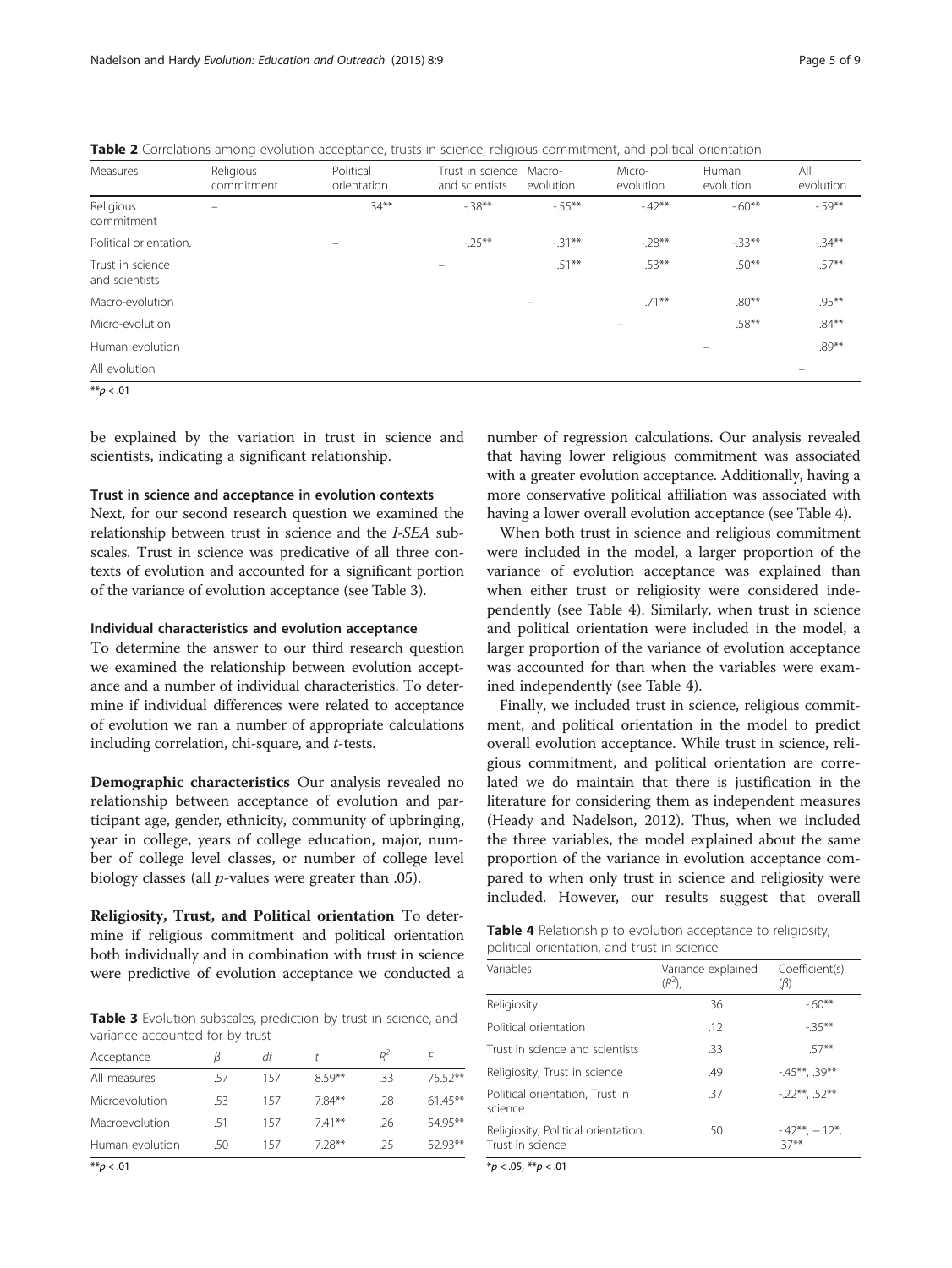evolution acceptance is associated with trust in science, religious commitment, and political orientation.

ISEA Subscales Similarly to what was observed for overall evolution acceptance, no significant associations between acceptance of microevolution, macroevolution, or human evolution and any of the demographic variables were observed  $(p > .05$  for all variables). Likewise, having lower religious commitment was associated with a stronger acceptance of the three contexts of evolution and having a more conservative political orientation was associated with a weaker evolution acceptance in the three contexts (see Table 5).

Religious commitment and trust in science predicted acceptance of all contexts of evolution when both variables were included in the model (see Table [6\)](#page-7-0). Likewise, trust in science and political orientation predicted acceptance of all evolution contexts when both variables were included in the model. However, evolution acceptance was only significantly associated with trust in science and lower religious commitment when including all three variables in the model. Thus, political orientation was no longer associated with acceptance of the various contexts of evolution. Including all three variables into the model explained a similar proportion of the variance in evolution acceptance as when only trust in science and religious commitment were included in the model. Therefore, it appears that trust in science and religious commitment are greater indicators of acceptance of evolution facets than political orientation, although political orientation is a meaningful predictor of evolution acceptance when the other variables are omitted from the model.

#### Structural Equation Model

We conducted a final level of data analysis by testing a structural equation model (SEM) (Bentler [1995\)](#page-9-0), using our religious commitment, political orientation, and

Table 5 Single predictor variable regression analyses for I-SEA

| Predictor variable    | β     | df  | t                     | $R^2$ | F          |
|-----------------------|-------|-----|-----------------------|-------|------------|
| Microevolution        |       |     |                       |       |            |
| Religious commitment  | $-42$ | 156 | $-5.75***$            | .18   | $33.10***$ |
| Political orientation | $-28$ | 157 | $-3.70**$             | .08   | $13.69***$ |
| Macroevolution        |       |     |                       |       |            |
| Religious commitment  | $-55$ | 156 | $-8.27**$             | .31   | 68.34**    |
| Political orientation | $-31$ | 157 | $-4.11$ <sup>**</sup> | .10   | $16.87**$  |
| Human evolution       |       |     |                       |       |            |
| Religious ommitment   | -.60  | 156 | $-9.24**$             | .35   | 85.37**    |
| Political orientation | $-33$ | 157 | $-4.43**$             | .11   | 19.66**    |

\*\* $p < .01$ 

composite average of trust values as independent variables and the composite average for evolution acceptance as the dependent variable. Our analysis revealed all three of the independent variables were significant at the .05 level (see Fig. [1\)](#page-7-0). However, the fit indices were mixed with an acceptable level for the root mean square residual (RMR = .91) and marginal values for others  $(MFI = .88)$ , and unacceptable values for the chi square degree of freedom ratio ( $\chi^2$ /df = 14.87). Given the significance of the relationships between the independent and dependent variables, the likely explanation for the variation in the fit indices is likely sample size restricting the statistical power related to the fit indices calculations (Hooper et al. [2008\)](#page-9-0). Regardless, the structural equation model produced results similar to our regression models, suggesting that religious commitment and trust are greater predictors of evolution acceptance than political orientation. Further we again confirmed that political orientation accounts for some of the variance of evolution acceptance. Our SEM confirms political conservatism is negatively correlated with acceptance  $(r = -.12, p < .05)$ , high religious commitment is negatively correlated with acceptance  $(r = -.45, p < .01)$  and trust in science is positively correlated with evolution acceptance  $(r=.43, ...)$  $p < .01$ ). Combined, the three independent variables account for 41 % of the variance of evolution acceptance  $(r^2 = .41)$ .

#### Overall Summary of Results

Both trust in science and religious commitment were predictive of evolution acceptance as well as the contexts of microevolution, macroevolution, and human evolution. Further, political orientation was significantly associated with acceptance of each context of evolution when listed as the only predictor variable or when included in the model with trust in science and religiosity. Although political orientation was no longer associated with acceptance of the facets of evolution when included in the full model, political orientation appears to be related to evolution acceptance.

#### **Discussion**

Although evolution acceptance has been associated with multiple variables including knowledge of evolution (Nadelson and Sinatra [2010;](#page-9-0) Nadelson and Southerland [2010](#page-9-0)) and religiosity (Heedy and Nadelson [2013](#page-9-0)), we are unaware of research that has examined evolution acceptance with relationship to trust in science and scientists. Thus, our research addressed this gap in the literature.

Consistent with prior research, our research documented the association between evolution acceptance and religiosity. We hypothesized that people with strong religious commitment are less likely to accept biological evolution due to their worldviews which include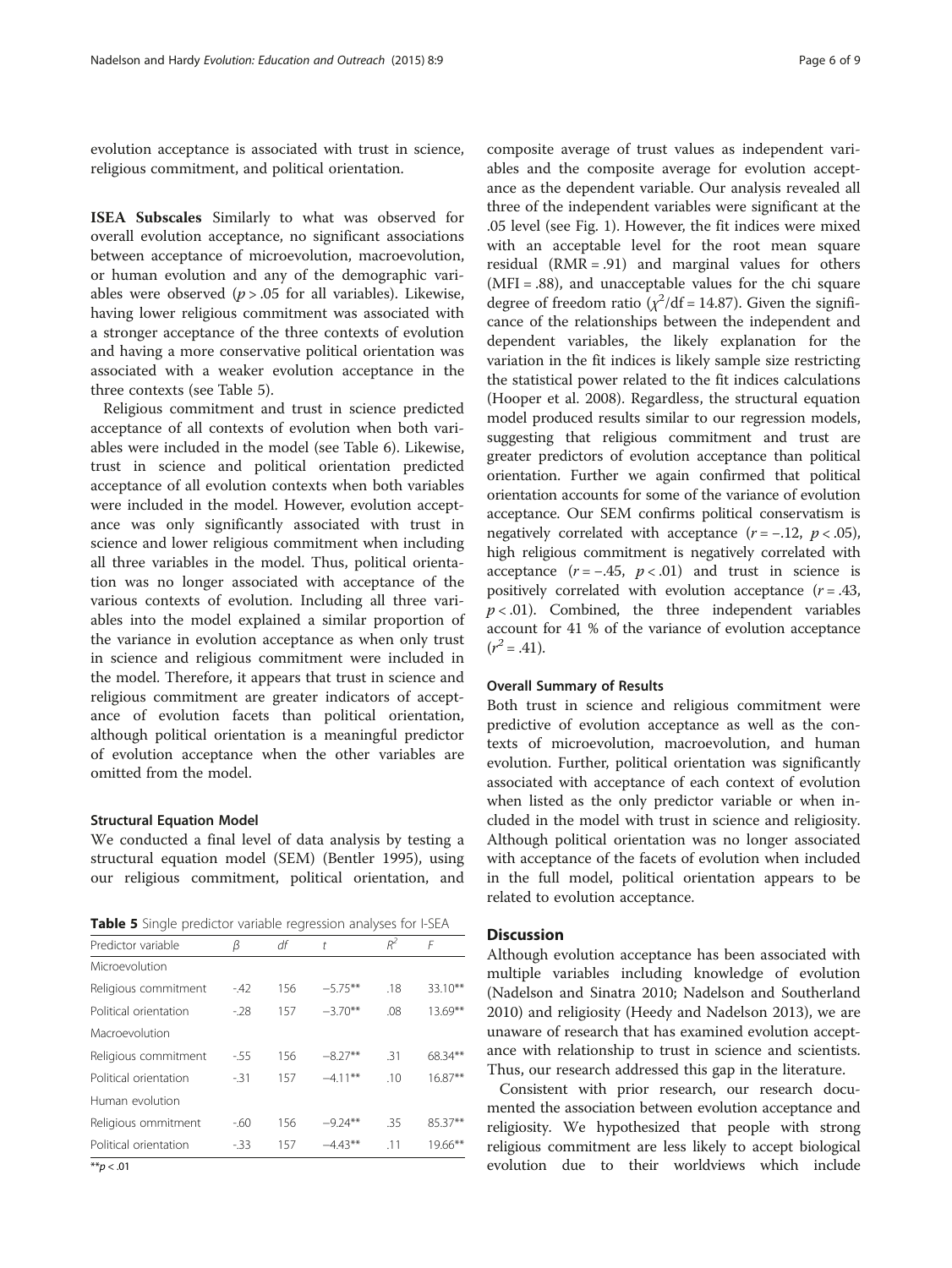| Acceptance      | Trust in science |           |       | Religiosity |     | Trust in science and religiosity |  |
|-----------------|------------------|-----------|-------|-------------|-----|----------------------------------|--|
|                 |                  |           |       |             |     |                                  |  |
| Microevolution  | .43              | $6.01***$ | $-26$ | $-3.64**$   |     | $38.35***$                       |  |
| Macroevolution  | .34              | $5.02***$ | $-43$ | $-6.35**$   | .40 | 52.08**                          |  |
| Human evolution |                  | $4.82**$  | $-48$ | $-7.34**$   | .44 | $60.40**$                        |  |

<span id="page-7-0"></span>Table 6 TSIS and religious commitment regression analyses for I-SEA

 $* p < .01$ 

alternative explanations of the origin of species. Thus, aligned with the position of Sinatra and Nadelson [\(2010](#page-9-0)) we suspect that the unconditional regard for authority (e.g. religious leaders) and reliance on religious doctrines to explaining natural phenomena by those with high levels of religious commitment are antithetical to scientific processes and nature of science. The absolute reliance on religious belief structures may provide justification for disregarding science and scientists, particularly if the work of scientists conflicts with particular religious beliefs, as may be the case with biological evolution.

Our hypothesis that people with strong religious commitment are less likely to accept science is reinforced by the correlation between trust in science and scientists and religious commitment. Our data revealed that religiosity and trust in science shared some variance, suggesting that while there was overlap between these constructs, they are measuring unique variables that should likely be considered both independently and collectively when assessing evolution.

We posit that the negative correlation between the lack of trust in science and scientists and evolution acceptance is evidence for the likely influence of perceptions of science and scientists on evolution acceptance. We hypothesized that trust in science may be strongly

related to understanding the nature of science, and that misunderstanding how science works may lead to mistrust in science and scientists that is manifested in rejection of the work of scientists such as the explanations for biological evolution.

The increased level of predictability of evolution acceptance when using the combination of trust in science and religiosity has two implications. First, the level to which people embrace a religious perspective may influence perceptions for the origin of humans. The second is the level to which people are willing to trust science and scientists to develop meaningful and acceptable explanations. Gaining a deeper understanding of the interaction between religiosity and trust in science and the combined influence on engagement in learning about and subsequent acceptance of scientific developments (e.g. climate change, genetically modified foods, vaccines) is an excellent direction for future research.

Our finding of political orientation with evolution acceptance suggests that more politically conservative individuals are less accepting of evolution, which may be due to higher levels of skepticism of the associated science. However, the reduced contribution of political orientation to the prediction of evolution acceptance when religiosity and trust in science are added to the

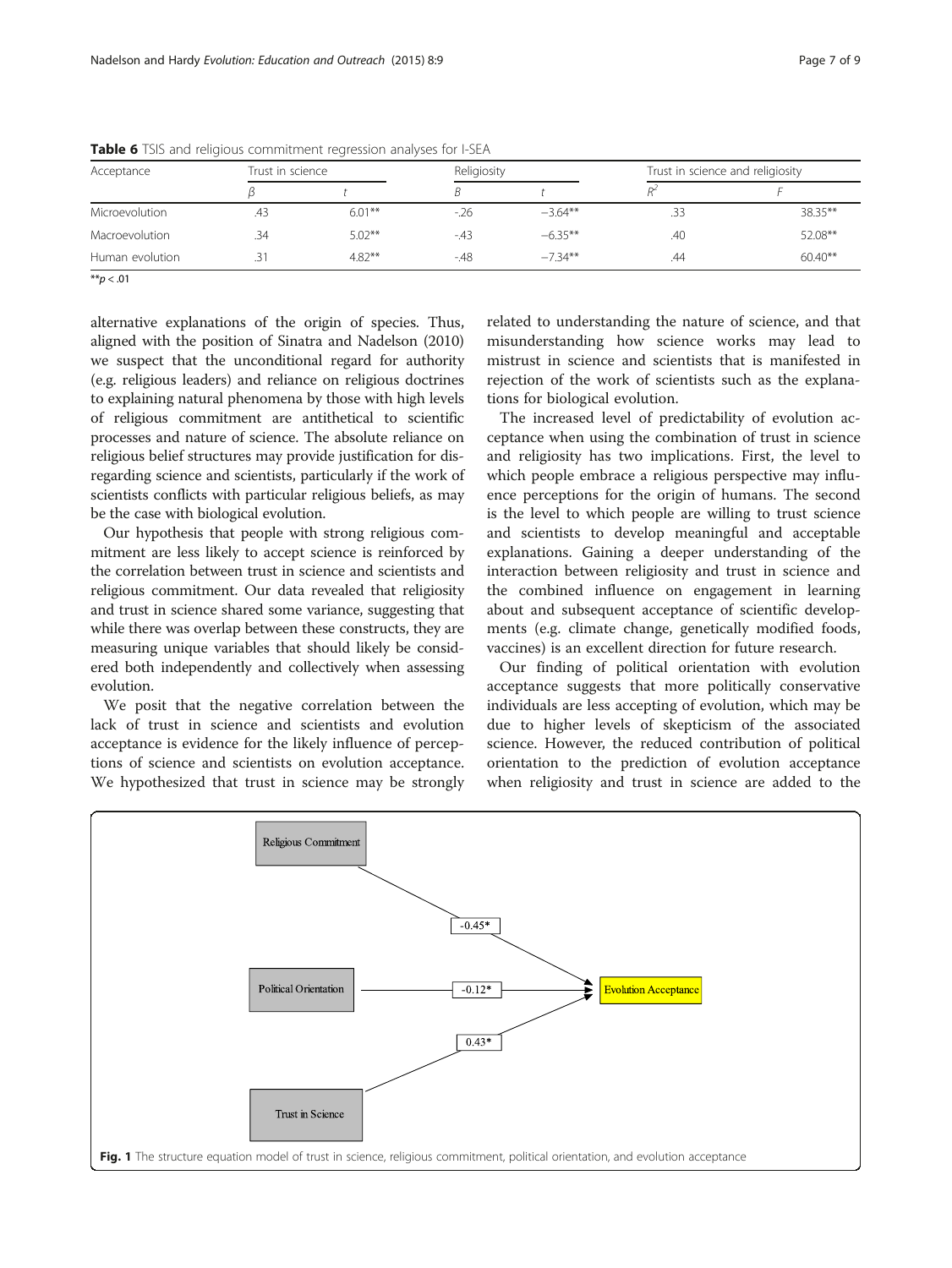model suggests that there is likely substantial overlap between the two other predictors and political orientation. It is likely that there are aspects of political orientation embedded within the other variables that may influence the correlation between political orientation and evolution acceptance. The levels of overlap between religiosity, political orientation and trust in science and scientists and how these overlaps manifest in conditions such as evolution acceptance is likely to be a fruitful direction for future research.

There were some variations of predictability of trust in science, religiosity, and political orientation with relation to different contexts of evolution; however, the variations were not substantial. We hypothesize that, while levels of acceptance may vary due to context, the variables predictive of evolution acceptance remained constant. Thus, we contend that the variables influencing evolution acceptance are constant regardless of the context of evolution.

#### Implications

One implication of our study is evidence that indicates that worldviews and trust in science are likely to be associated with acceptance of evolution. The nature of worldviews and perceptions of science are such that finding a resolution or common ground for the discussion of evolution as a viable explanation of the origin of species may not be possible without questioning personal perspectives, which is a tenuous territory. Our job as educators is to provide contexts for learning and sharing sources of evidence and explanation, not to change worldviews to assure perspectives align with acceptance of scientific theory. Yet, people are not likely to accept evolution if they hold high levels of religiosity, low trust in science, and a conservative political orientation. Thus, the ability to increase evolution acceptance while validating a diversity of worldviews may be impossible. Respecting a wide range of worldviews while increasing acceptance of biological evolution as the scientific explanation for the origin of species is a substantial challenge that may be difficult to achieve. However, increasing students' trust in science and scientists may be key to increasing their consideration of biological evolution as a plausible explanation for the origin of species.

#### Limitations

The first limitation of our study is the nature of our sample which was drawn from a single institution and may have led to constrained perspectives. Our sample was revealed to reflect a group of students with a diversity of backgrounds and perspectives which we contend are likely to be consistent and representative of the general undergraduate student population. Yet, if the students in our sample are considered as a whole, they may differ in perspectives when compared to samples of students from other institutions. Additional research with a wide range of institutions will allow us to determine the generalizability of our findings.

Our second limitation was the nature of our data collection. Although our survey data were consistent with prior research (e.g. Heady and Nadelson, [2013](#page-9-0); Nadelson et al., [2014\)](#page-9-0) and collected using reliable instruments, we are not able to explain in detail why people responded as they did. More in-depth interviews of people may allow us to determine why and how variables are associated with certain perspectives.

The third limitation of our study was the use of undergraduate college students for our research. The general adult public or younger learners may provide different perspectives. Thus, the consideration of adults or precollege students' perceptions is an excellent direction for future research.

The final limitation of our study is the multicolinearity of trust in science, religious commitment, and political orientation which makes it difficult to determine how much each construct is actually associated with acceptance of evolution when the variables are combined. Although our structural equation model allowed for a greater indication of individual variable contribution, there may be other associations at play that we were not able to disentangle through the analysis. Exploring conditions such as the association between and individual's parental or sibling perspectives of trust in science, religious perspectives and political orientation is likely to provide a greater understanding of evolution acceptance.

#### Conclusion

We achieved our goal of determining how levels of trust in science and scientists are associated with acceptance of biological evolution. We found that religiosity and political orientation are also predictors of acceptance of biological evolution. The association of worldviews with evolution acceptance poses significant challenges to those educators considering approaches to increasing evolution acceptance. How we respect worldviews while developing a convincing and acceptable argument that leads to increased and wide-spread evolution acceptance as an explanation for the origin of species is an ongoing and substantial challenge for science educators. Addressing issues of trust in science and scientists may be key to increasing acceptance of evolution as a plausible explanation for the origin of species.

#### Competing interests

The authors declare no competing interests, financial or otherwise.

#### Authors' contributions

LSN and KKH collaboratively designed the study, carried out the data collection, performed the statistical analyses, and wrote the manuscript. Both authors read and approved the final manuscript.